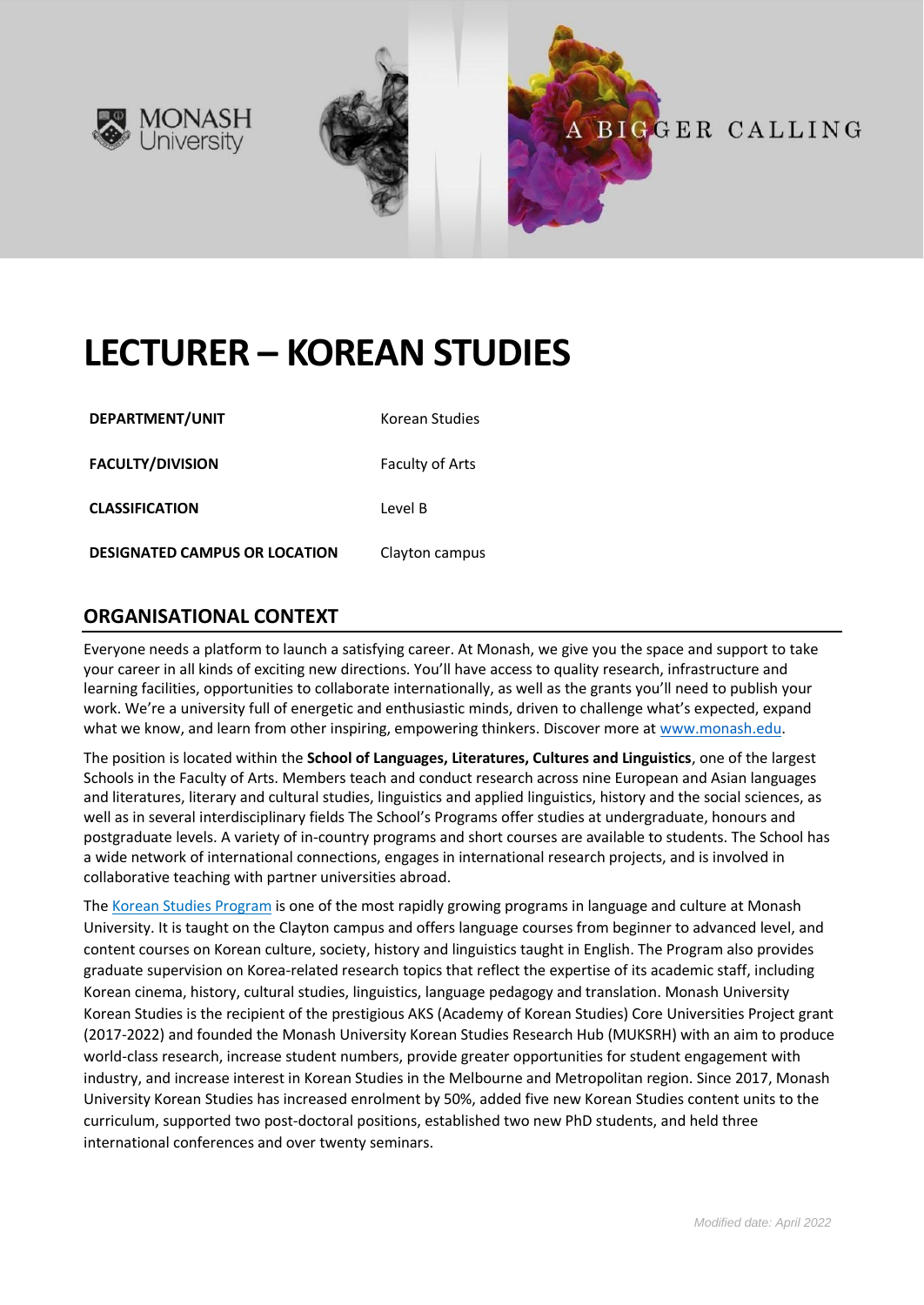## **POSITION PURPOSE**

A Level B academic is expected to make contributions to the teaching effort of the University and to carry out activities to maintain and develop their scholarly, research and/or professional activities relevant to the profession or discipline.

The Level B Academic will be expected to coordinate and teach in the expanding undergraduate Korean Studies program at Monash University, engage in team-teaching, develop new content units and participate in curriculum development. We are particularly interested in candidates capable of teaching Korean and Asian popular culture and who have a strong track record of research in these fields, but we welcome applications from other areas of Korean Studies. Candidates will need to be able to teach Korean language at all levels. The Level B Academic will also undertake research supervision of HDR students; engage in original and innovative research (including, potentially, collaborative research), participate in grant applications, and engage in various administrative tasks within the Korean Studies program and School.

**Reporting Line:** The position reports to the Korean Studies convenor

**Supervisory Responsibilities:** Not applicable

**Financial Delegation:** Not applicable

**Budgetary Responsibilities:** Not applicable

## **KEY RESPONSIBILITIES**

Specific duties required of a Level B academic may include:

- **1.** The preparation and delivery of lectures, tutorials, workshops, student field excursions
- **2.** Initiation and development of subject material
- **3.** Acting as subject coordinators
- **4.** Supervision of the program of study of honours students or of postgraduate students engaged in course work
- **5.** Supervision of major honours or postgraduate research projects
- **6.** The conduct of research
- **7.** Involvement in professional activity
- **8.** Selection and development of course materials (online and otherwise) in collaboration with or with appropriate advice from and support of more senior staff
- **9.** Marking and assessment
- **10.** Consultation with students
- **11.** A range of administrative functions the majority of which are connected with the subjects in which the academic teaches
- **12.** Attendance at departmental, school and/or faculty meetings and/or membership of a number of committees
- **13.** Active participation in Korean Studies grant applications and projects whenever possible
- **14.** Other duties as directed from time to time

### **KEY SELECTION CRITERIA**

#### **Education/Qualifications**

- **1.** The appointee will have:
	- A doctoral qualification in Korean Studies or a related discipline.